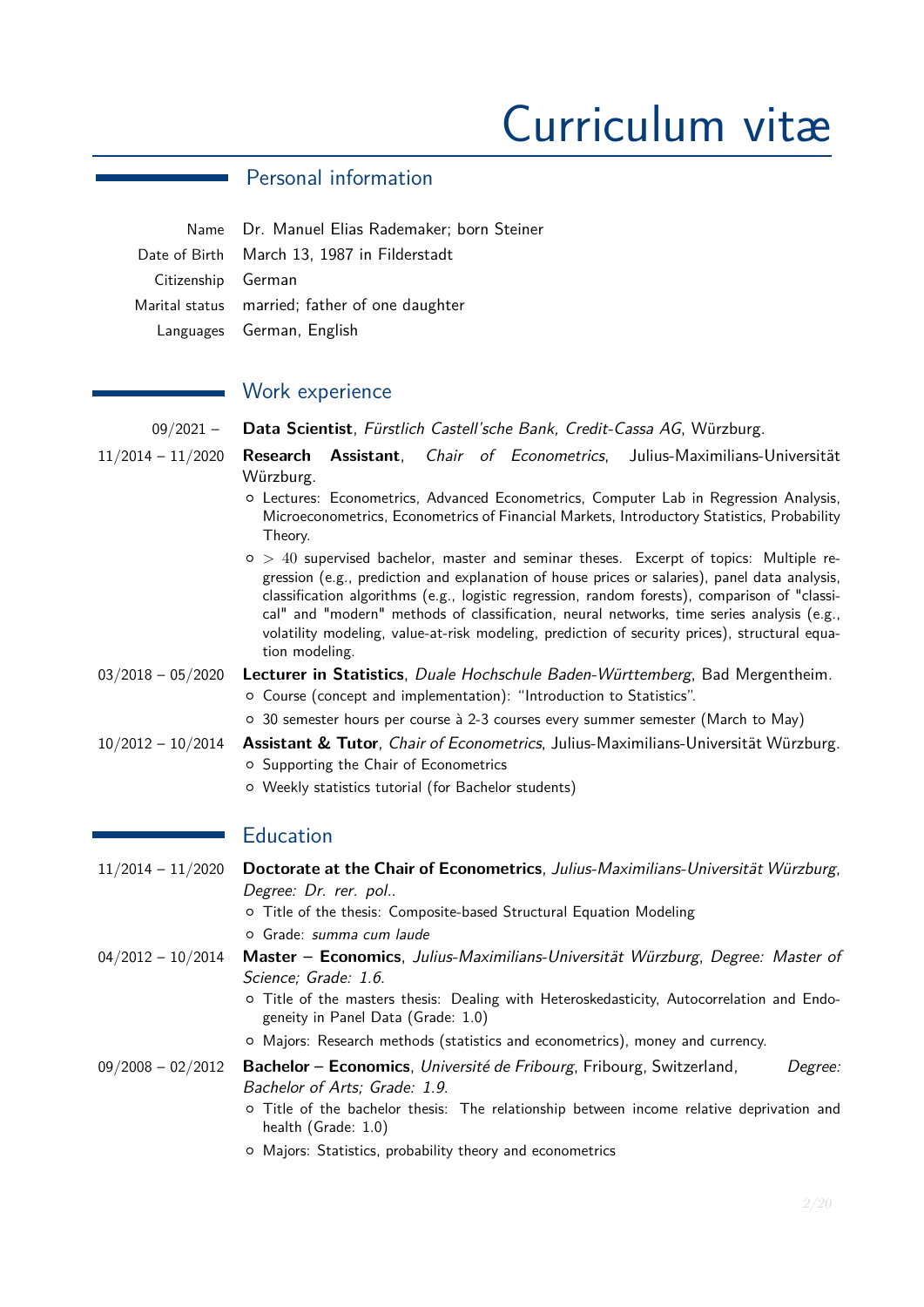# Courses & certificates

| 04/2021 Coursera: Python for Everybody Specialization (Taught by Charles Severance) |
|-------------------------------------------------------------------------------------|
| 01/2021 Coursera: Machine Learning (Taught by Andrew Ng)                            |

## IT skills

 $\mathcal{L}_{\mathcal{A}}$ 

#### Expert

R More than 8 years of theoretical (i.e., software engineering) and practical experience. Active development of own packages for about 3 years: [cSEM,](https://github.com/M-E-Rademaker/cSEM) [cSEM.DGP.](https://github.com/M-E-Rademaker/cSEM.DGP)

Miscellaneous tools LATEX, TikZ, (R)Markdown & knitr

#### Advanced

|                                           | Version control Git & GitHub                             |
|-------------------------------------------|----------------------------------------------------------|
| Continuous<br>integration &<br>deployment | Travis-CI, GitHub Actions, Shiny server                  |
|                                           | Dashboards Shiny (R), Dash (Python)                      |
| Python                                    | numPy, scikit-learn, webscraping (bs4), Jupyter notebook |
|                                           | MS Office Word, Excel, PowerPoint, VBA                   |
|                                           |                                                          |

## Basic

|           | Databases SQL (SQLite)                                                           |
|-----------|----------------------------------------------------------------------------------|
|           | Web HTML, CSS, JSON, XML, Hugo, Google Analytics                                 |
| Scripting | Programming / Bash/Shell, $C_{++}$ ,                                             |
|           | Statistical software    Gretl, Stata, Mathematica, Matlab, EViews, Julia, Octave |

## Methodological skills

| Structural equation | Factor- and composite-based (SEM), latent variable analysis, partial least squares                                                           |
|---------------------|----------------------------------------------------------------------------------------------------------------------------------------------|
| modeling (SEM)      | algorithm, hierarchical SEM modeling, model fit evaluation                                                                                   |
| Theoretical         | Frequentist and Bayesian inference, asymptotics, maximum likelihood, generalized                                                             |
| statistics          | method of moments, generalized linear models.                                                                                                |
| Machine Learning /  | Supervised learning, regression, classification, random forests, boosting, support vec-<br>Predictive modeling tor machines, neural networks |
| Causal analysis     | Instrumental variable regression, Difference-in-Difference analysis                                                                          |

# Awards & honors

05/2021 "Promotionspreis der Unterfränkischen Gedenkjahrstiftung für Wissenschaft und der Universität Würzburg"